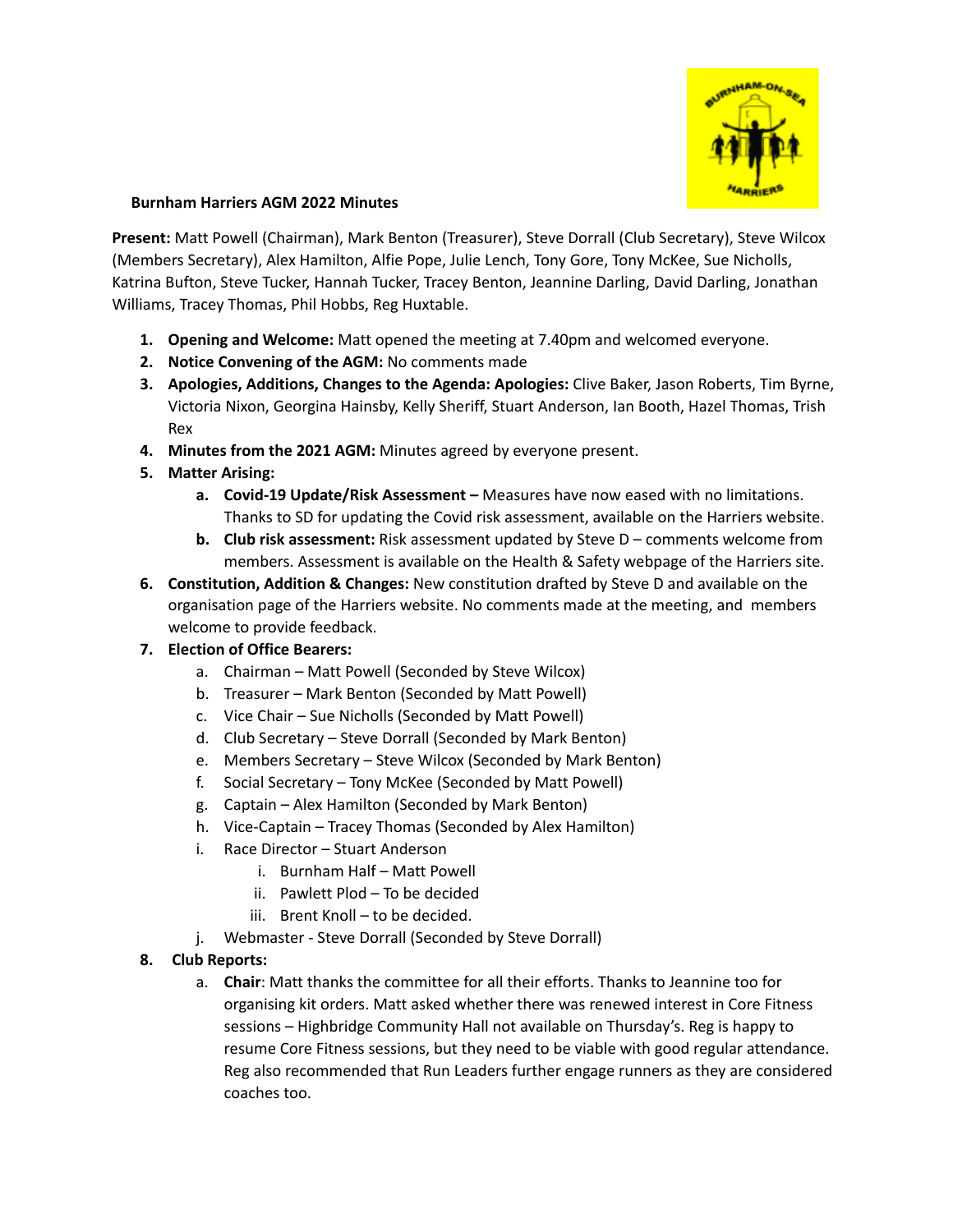- b. **Treasurer**: Mark highlighted a difficult year owing to Covid which meant that no income came from the three races organised by Harriers. However, membership increased by 17% in 2021 to 87 members. Overall, the budget showed a loss of £1571 in 2021, mainly due to a lack of income from its races. Funding is available to members to complete the Leader or Coach in running fitness courses and 2022 aims include income from the 3-races the club organises and continue to build memberships. **Action**: Mark & Tony G will also discuss alternative bank accounts as the current account now incurs a £10 monthly charge (club/charity account admin fee).
- c. **Secretary**: Steve D congratulated everyone that was able to run at an organised race in 2021. Highlighted Covid and supporting everyone that may have anxieties or require support as we continue to experience challenging times. Steve acknowledged that whilst he doesn't race, he's happy to update risk assessments, manage the Harriers email account and other club associated correspondence.
- d. **Captain:** No captain's report available as there was no club captain.
- e. **Race Director:** No race director reports because the three races organised by Burnham Harriers – Brent Knoll, Pawlett Plod and Burnham half marathon were all postponed. There is hope that these races will resume in 2022 and a race planning meeting will be scheduled for late April.
- f. **Webmaster**: Steve D thanked Matt P and Katrina for their support in uploading future races and race results. Members recognised the website as one of the best running club websites around. Requested updates included a possible hit counter and an amendment to the Members Benefits page which noted the previous kit supplier (**SD to action**).
- **9. Special Awards**: Winner of the Captains award was Alex Hamilton. Congratulations Alex.
- **10. General:**
	- a. **Club Subscriptions:** Member fees to remain at £20 as no changes to the EA affiliation fee (**Action – Mark B to update online membership form)**. Social membership will remain at £10. The meeting discussed whether social members are insured if they run with the club. However, social members to date have not run with the club and would run at their own risk if they did. Club committee should also consider junior membership and a under EA guidelines, the club requires a welfare officer (**Committee to action**).
	- **b. Club Championship:** Matt outlined the club championship, which didn't run in 2021 owing to Covid and because the format did raise issues. Matt is reviewing the format and is in discussion with Stuart who has indicated that he would support the running of a new championship, resuming again in 2023. Volunteer points was also suggested for the championship. Alex offered to post a weekly summary to the website/Instagram noting news and results achieved by members (**Action – Alex)**.
	- **c. UKA licence/data protection:** No updates or comments

## **11. Any other business**

- Query raised on removing parkrunners listed as Burnham Harriers when they are no longer members - Difficult to remove or edit parkrunner profiles.
- Members are encouraged to complete the Leader or Coach in running fitness course if interested.
- Steve W has contact with the BASC ground and hopeful that progress could be made to hold running sessions at the venue.
- Couch-to-5km to be considered, and would be supported by Tony M and Georgina H.